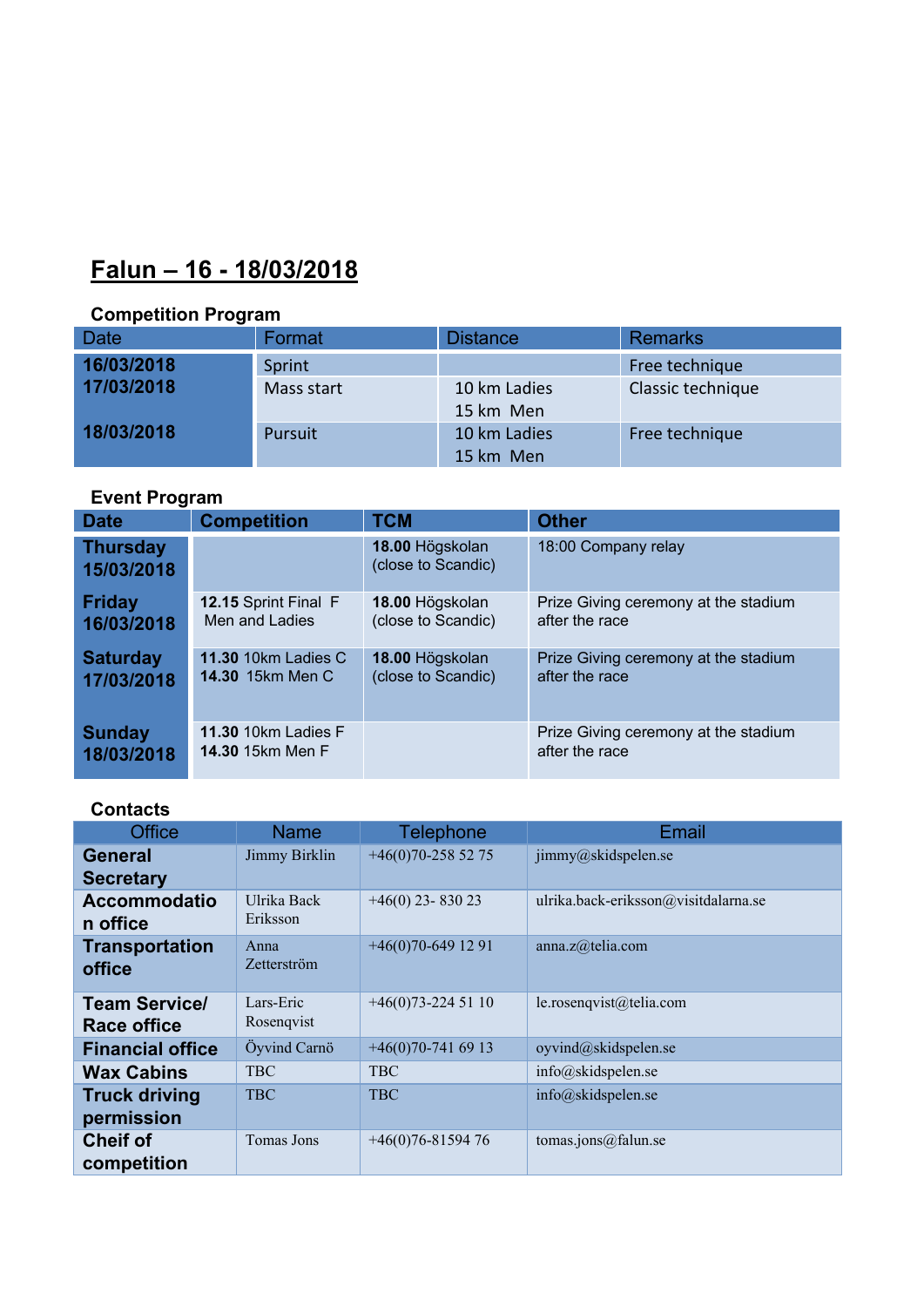### **Offices and their opening times**

| <b>Office</b>                | Location                       | <b>Opening times</b>                                                                                                                 |
|------------------------------|--------------------------------|--------------------------------------------------------------------------------------------------------------------------------------|
| <b>Team Service</b>          | Stora Enso stadium<br>building | Thursday March 15th 08:00-20:00<br>Friday March 16th 08:00-18:00<br>Saturday March 17th 08:00-18:00<br>Sunday March 18th 08:00-14:00 |
| <b>Race office</b>           | see Team Service               | see Team Service                                                                                                                     |
| <b>Accommodation office</b>  | see Team Service               | see Team Service                                                                                                                     |
| <b>Transportation office</b> | see Team Service               | see Team Service                                                                                                                     |
| <b>Accreditation office</b>  | see Team Service               | see Team Service                                                                                                                     |
| <b>Financial office</b>      | see Team Service               | see Team Service                                                                                                                     |

## **Logistical information**

## **Accommodation (World Cup Rules Art. 13)**

- Booking according the FIS Rules via FIS Online registration system
- The OC offers following accommodation (full board included): o Three star hotel Scandic (walking distance to venue)
	- Price: According to FIS rules 125 CHF/person per night



o Three star hotel First Hotel Grand Price: According to FIS rules 125 CHF/person per night



- o Two star Lugnet Village cottage (walking distance to venue) Price: **TBC**
- Price for additional accommodation outside of the quota : **TBC**
- Price for additional single rooms outside of the quota : **TBC**

## **Transport (World Cup Rules Art. 11)**

- Official airport : Arlanda Airport, 225 km from Arlanda to Falun, Lugnet
- The organizing committee will arrange transportation between the airports and the hotels. 1 transport (from and to the airport) free of charge. Price for additional transport: 40 € one way, 80 € return ticket
- Information to the Shuttle service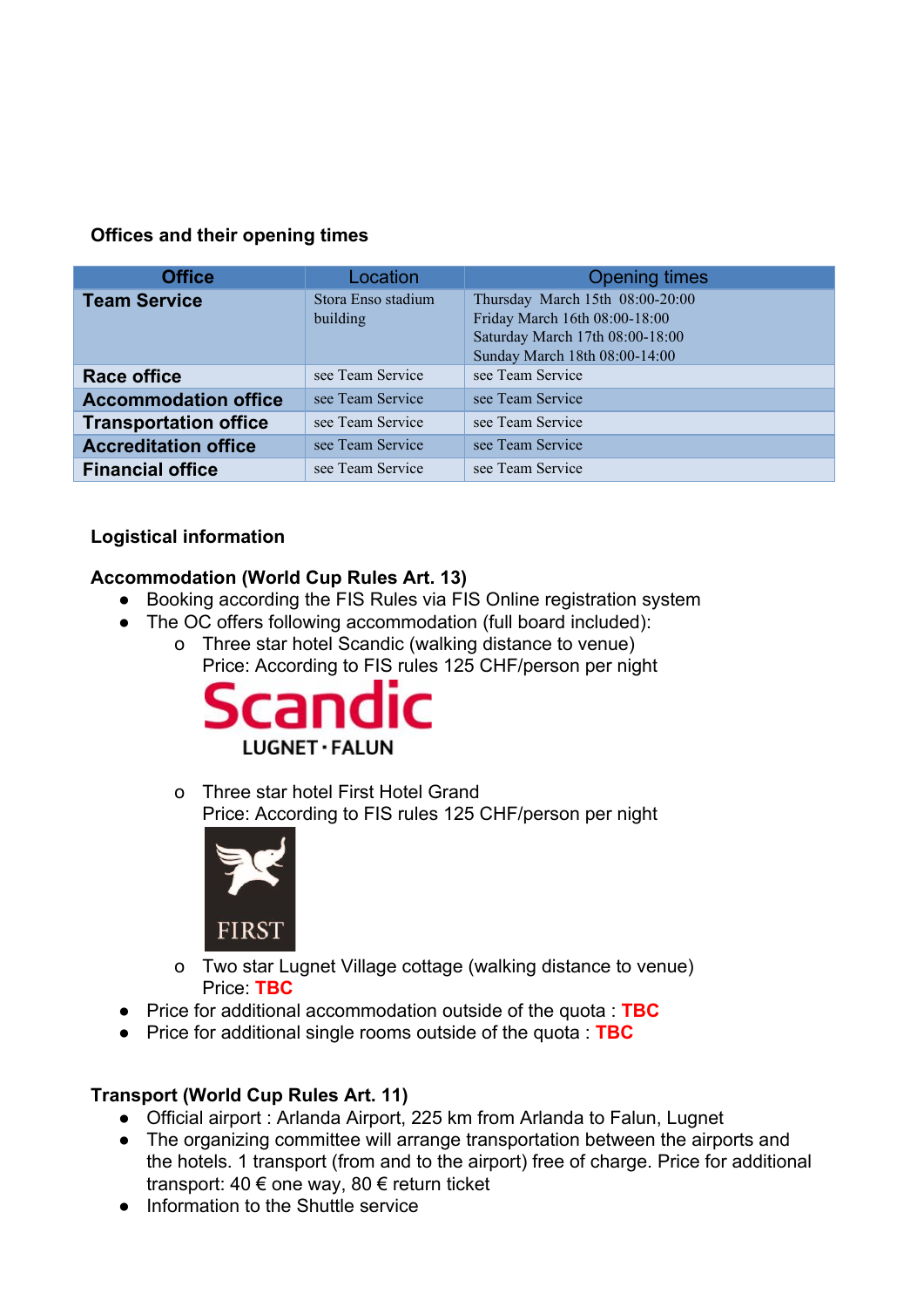- Scandic Hotels : no shuttle service (walking distance)
- Transport are available at other hotels and at the waxcabins. Then we have always had a number to call to order a transport.

## **Payment (World Cup Rules Art. 10 and 13)**

- Accommodation costs: The World Cup organization in Falun will reimburse the free nights for red group and COC leaders together with the compensation for travel money, after the competitions, thru bank transfer. Deduction of hotel bill for red group qualified competitors´s free nights, directly when paying the hotel bill, will not be possible.
- Carrying costs/Reimbursement : **TBC** All payment will be done by bank transfer.

### **Waxing facilities (World Cup Rules Art. 14)**

- Wax cabins : available from 11/03/2018 at 15 :00
- Waxing trucks : teams arriving with trucks have to inform the OC before 01/01/2018 with exact measurements of the truck and details of the needs.
- The keys to the cabins are available at the Nations village office. The deposit is 100 €/team. Keys return to Nations village office on the day of departure.
- Parking cards can be picked up at the Team Service office.

### **Regulations of radio equipment:**

- The import, export and the operation of radio equipment in Sweden is regulated by national law. Permits for the use of radio transmission equipment must be requested according to national
- Information: www.radioinsweden.com

### **Regulations of Visa:**

• Remember that citizens of some countries will need visa for visiting Sweden. Please check with your embassy if you need a visa for Sweden. For an official letter of invitation, please send a request to info@skidspelen.se

### **Special permissions for truck driving**

• No permissions needed.

### **Income tax information for prize money:**

(according to Swedish law of 2015)

- Each athlete who receives prize money for the first time in Sweden have to present a copy of his/her Passport
- Each athlete is responsible for informing FIS (spitz@fisski.ch) of his/her bank and personal details. FIS's database will be used for the payment of prize money.
- Income tax for a citizen in an EU/EFTA country is 15 %.
- Income tax and social contribution for a citizen in another country than EU/EFTA is
- 35,32 % if the prize winner is born 1990 or earlier